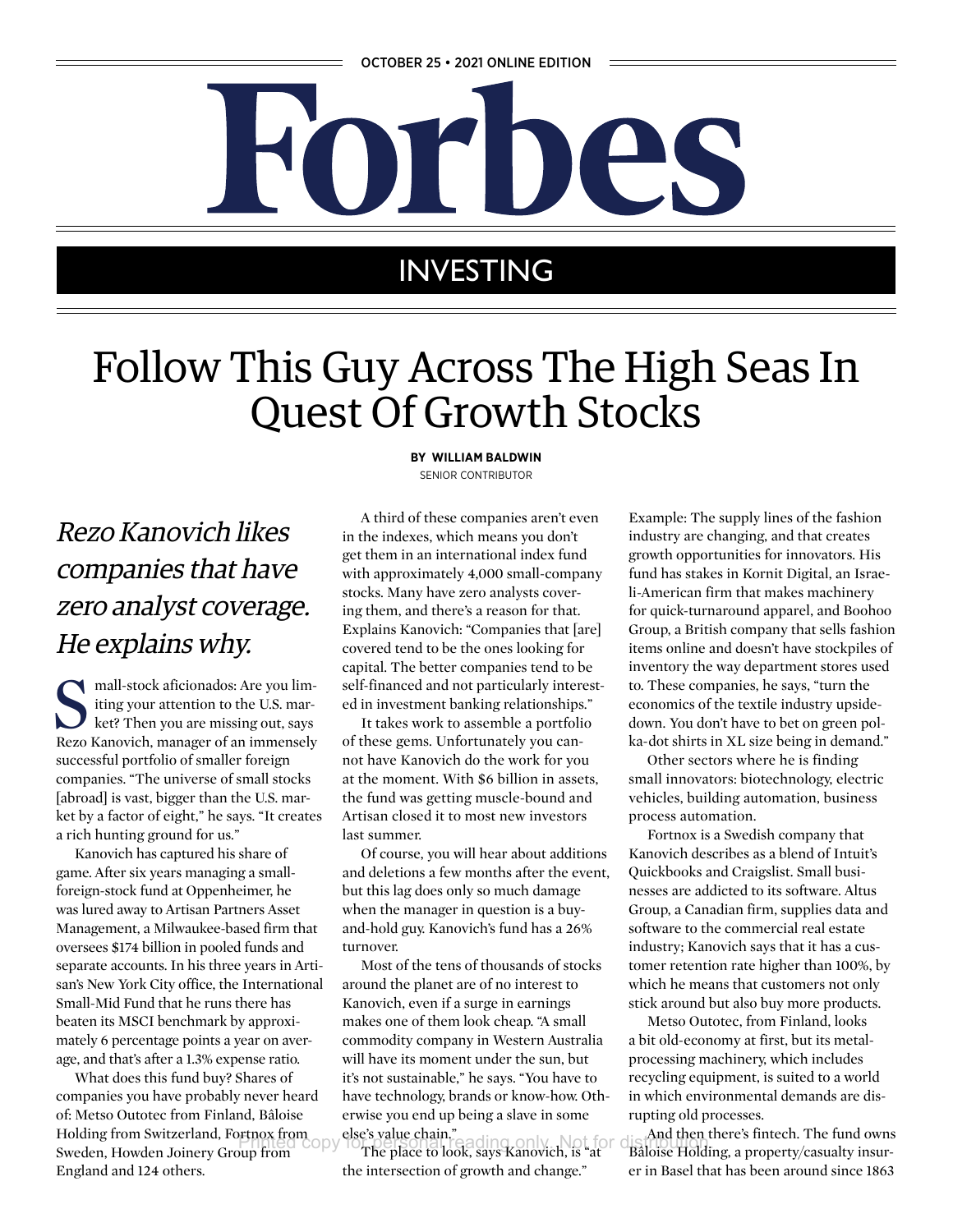but has some novelty-seeking in its blood. Its online distribution is reminiscent of what upstart Lemonade is offering in the U.S., Kanovich says. Lemonade, something of a fad, trades at 30 times revenues, notwithstanding that it's losing money. You get Bâloise at 0.8 times revenue and 12 times earnings.

That value-rich insurance company is something of an outlier in the growth-tilted Kanovich portfolio. His average price/earnings ratio (calculated as a harmonic mean, which is the right way to do it), is 26. The average for the stocks in my table is 36.

If you are bold enough to go where few investors go, how do you place your bets? Until recently, buying weird stocks traded in Helsinki and Zurich would have been quite a challenge. Now it's very doable. Big brokerage firms offer overseas-trading accounts that incorporate currency conversion with local trade execution. The negative is that fees are often stiff, a hit of 0.75% to 1% on just the currency.

Skip the big names and go to Interactive Brokers, a Wall Street upstart

and price-cutter that is just the sort of firm Kanovich would be interested in if it were located abroad rather than in Greenwich, Connecticut.

Interactive has had a very cosmopolitan bent from its early days as an option specialist. Customers can use Interactive's platform to access 135 markets in 33 countries while juggling 24 currencies. "International trading is huge for us," says Steve Sanders, executive VP for marketing. "Eighty percent of account applications are coming from outside the U.S. right now."

Interactive's currency conversion fee is a bargain 0.2% (less for large trades) and its foreign stock-trading commission, for all but the smallest trades, is usually between 0.05% and 0.1%. You can hold credit balances in a collection of different foreign currencies, a real convenience when the dividend payments arrive.

In the Interactive screening database: 5,698 U.S. stocks and 17,715 foreign ones.

Now, it's quite possible to buy foreign shares without delving into a foreign

exchange, but this is a bad idea for stocks, like the ones in the table, that are unfamiliar to American investors. One method is to buy an American Depositary Receipt (ADRs) with a fiveletter ticker ending in Y. The other is to buy foreign shares traded in dollars in the U.S. over-the-counter market, via five-letter tickers ending in F.

ADRs for big companies like HSBC are traded on exchanges and very liquid. But the Y shares for small companies, which change hands over the counter, can be a trading disaster. On one recent day the total volume for BHOOY, the ADR for Boohoo Group, was all of 100 shares. Boohoo's F shares had a \$284 grand total trading volume that day. A thin volume is an invitation to a market maker to pick your pocket. If you want Boohoo, buy it in London.

And if you buy it, buy and hold. In-andout traders in small companies get hurt, Kanovich says, especially when they are venturing into the dimly lit corners of the universe.